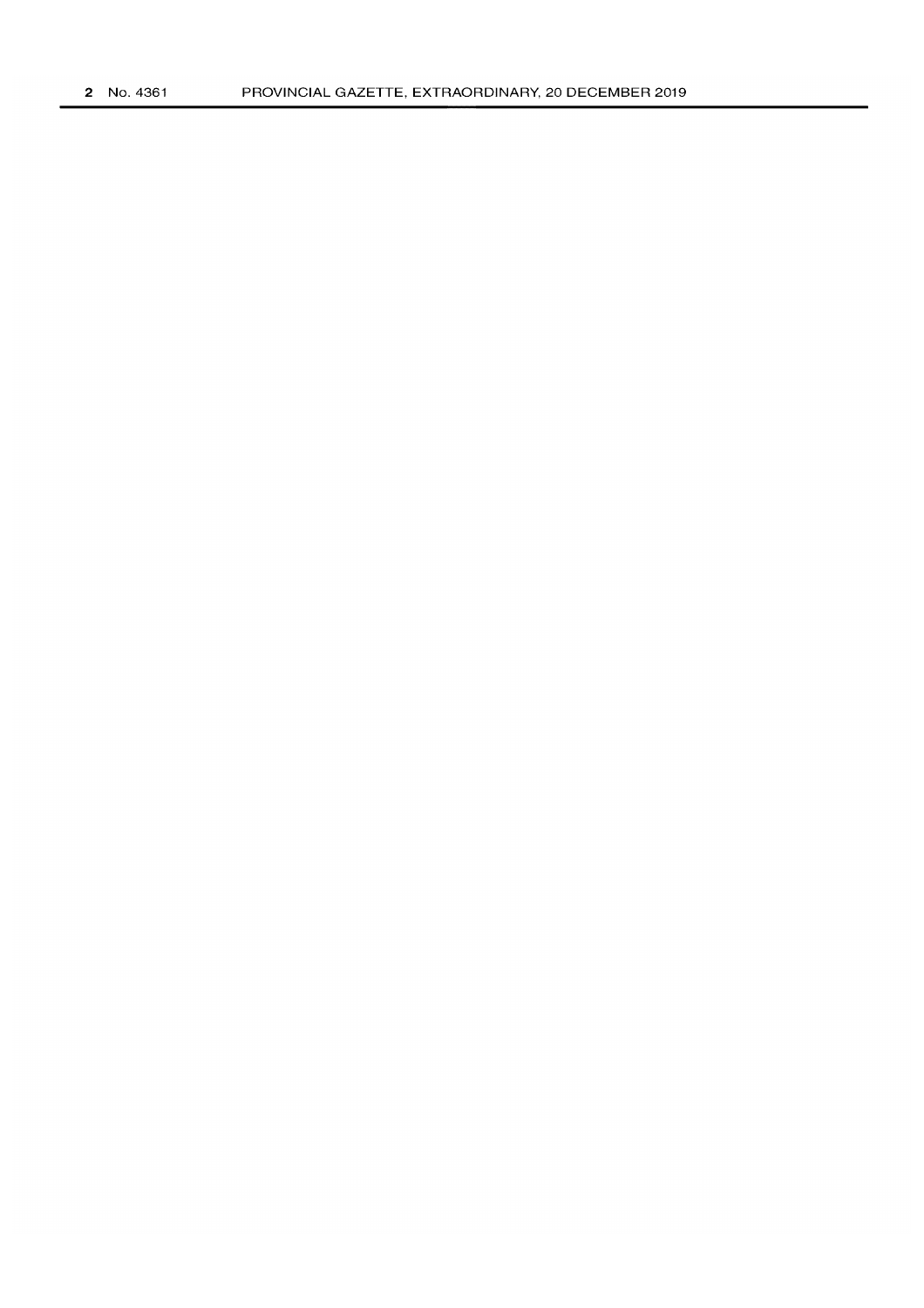# **CONTENTS**

|     |                                                                    | Gazette<br>No. | Page<br>No. |
|-----|--------------------------------------------------------------------|----------------|-------------|
|     | <b>LOCAL AUTHORITY NOTICES • PLAASLIKE OWERHEIDS KENNISGEWINGS</b> |                |             |
| 305 |                                                                    | 4361           | 4           |